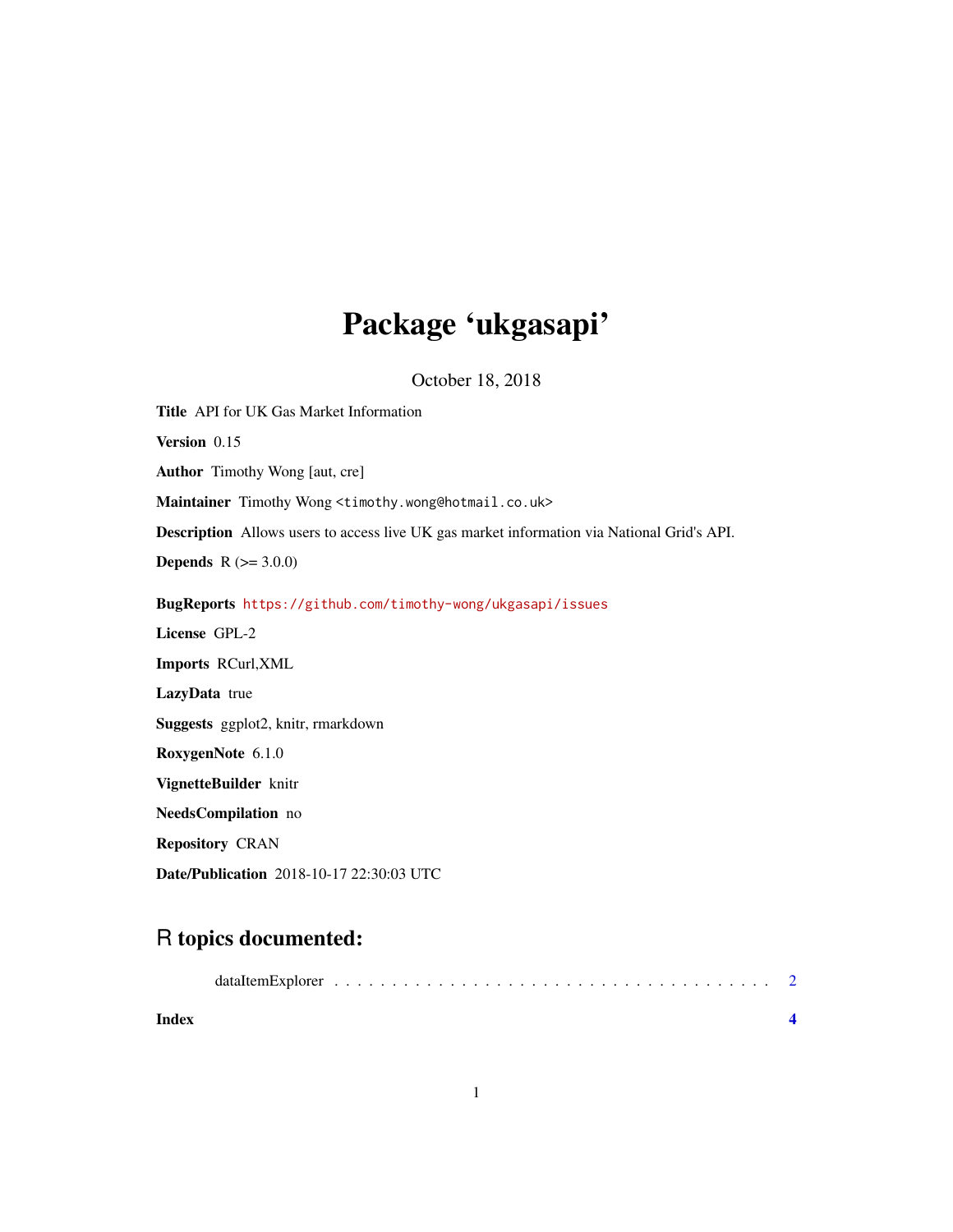<span id="page-1-0"></span>dataItemExplorer *Data Item Explorer API*

#### Description

This function connects to the UK National Grid's API for Data Item Explorer, which is a major data source for gas-related information. Internet connection must be available.

#### Usage

```
dataItemExplorer(dataitems, fromdate, todate, datetype = "gasday",
  latestflag = "Y", applicableforflag = "Y",
  apiurl = paste0("https://marketinformation.natgrid.co.uk/",
  "MIPIws-public/public/publicwebservice.asmx"))
```
#### Arguments

| dataitems         | A vector of characters containing data items to enquire via API.                                                                                                                                                                 |
|-------------------|----------------------------------------------------------------------------------------------------------------------------------------------------------------------------------------------------------------------------------|
| fromdate          | A character object specifying the start date. Date is inclusive.                                                                                                                                                                 |
| todate            | A character object specifying the end date. Date is inclusive.                                                                                                                                                                   |
| datetype          | A character object specifying the data type. Defaults to gasday                                                                                                                                                                  |
| latestflag        | A character object with length of one to specify whether to extract the latest<br>data. This can either be Y or N. Defaults to Y.                                                                                                |
| applicableforflag |                                                                                                                                                                                                                                  |
|                   | A character object with length of one to specify whether dates specified are                                                                                                                                                     |
|                   | 'applicable for' or 'applicable on'. This can either be Y or N where Y indicates<br>'applicable for'. Defaults to Y.                                                                                                             |
| apiurl            | A character object which points to National Grid's SOAP API. Under most cir-<br>cumstances users do not have to change this. Defaults to 'http://marketinformation.natgrid.co.uk/MIPIws-<br>public/public/publicwebservice.asmx' |

#### Details

The function submits an enquiry to the destination API using XML over HTTP using SOAP standard. The HTTP response is in XML format which function will parse internally and return a R dataframe object.

#### Value

A dataframe object containing API response data.

#### Author(s)

Timothy Wong, <timothy.wong@hotmail.co.uk>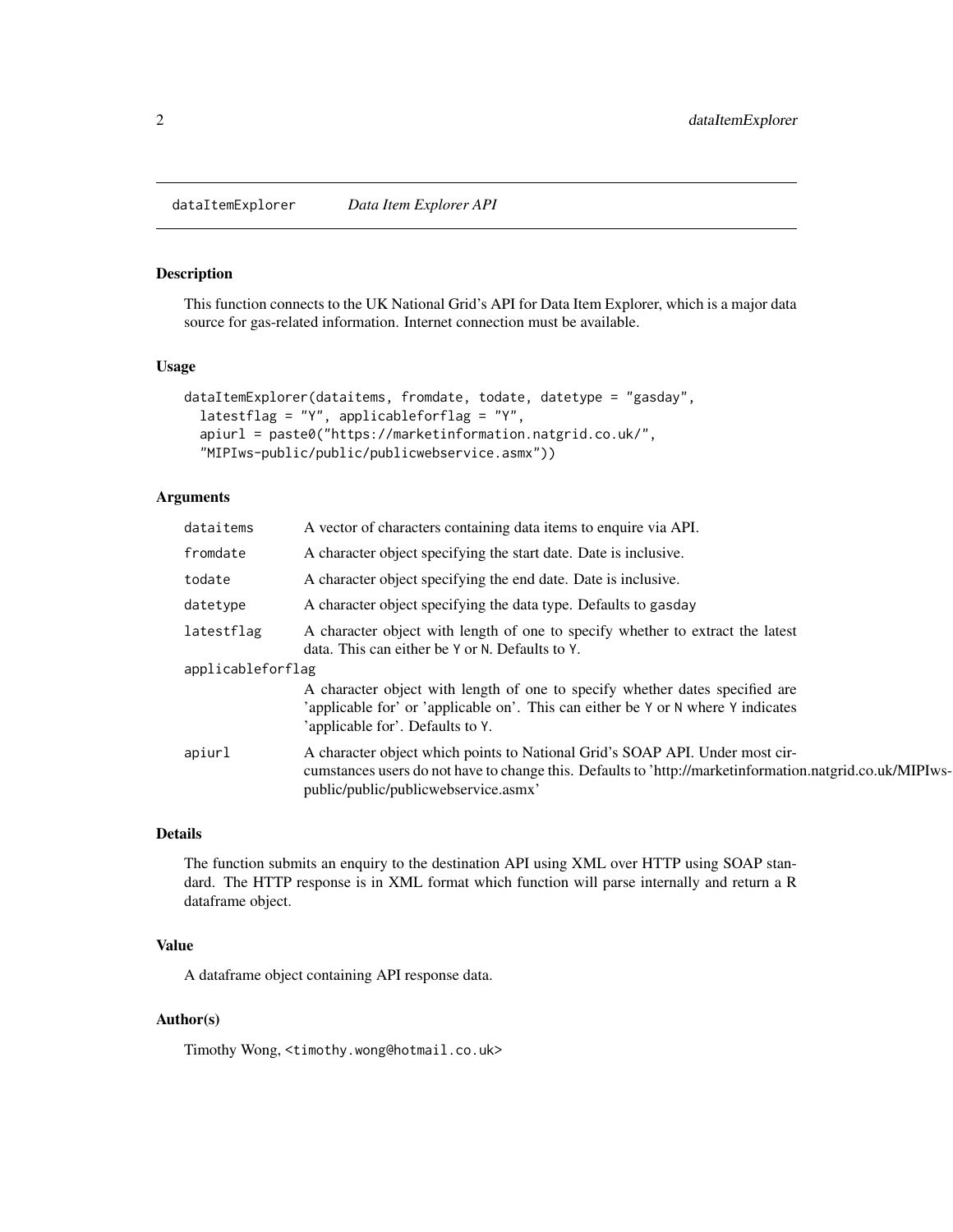#### dataItemExplorer 3

#### References

- Graphical User Interface for Data Item Explorer <https://mip-prod-web.azurewebsites.net/DataItemExplorer>
- API specification [https://marketinformation.natgrid.co.uk/MIPIws-public/public/publicwebservi](https://marketinformation.natgrid.co.uk/MIPIws-public/public/publicwebservice.asmx?op=GetPublicationDataWM)ce. [asmx?op=GetPublicationDataWM](https://marketinformation.natgrid.co.uk/MIPIws-public/public/publicwebservice.asmx?op=GetPublicationDataWM)

#### Examples

```
# Specify the data item(s) to enquire from API
dataitems <- c("Storage Injection, Actual",
              "Storage Withdrawal, Actual")
```

```
# Initialise API (requires internet connection for this step)
response <- dataItemExplorer(dataitems,
                            fromdate = "2013-10-01",
                            todate="2015-09-30")
```

```
# Visualise the results on a chart
library(ggplot2)
ggplot(response,aes(x=ApplicableFor,y=Value,colour=PublicationObjectName)) + geom_line()
```